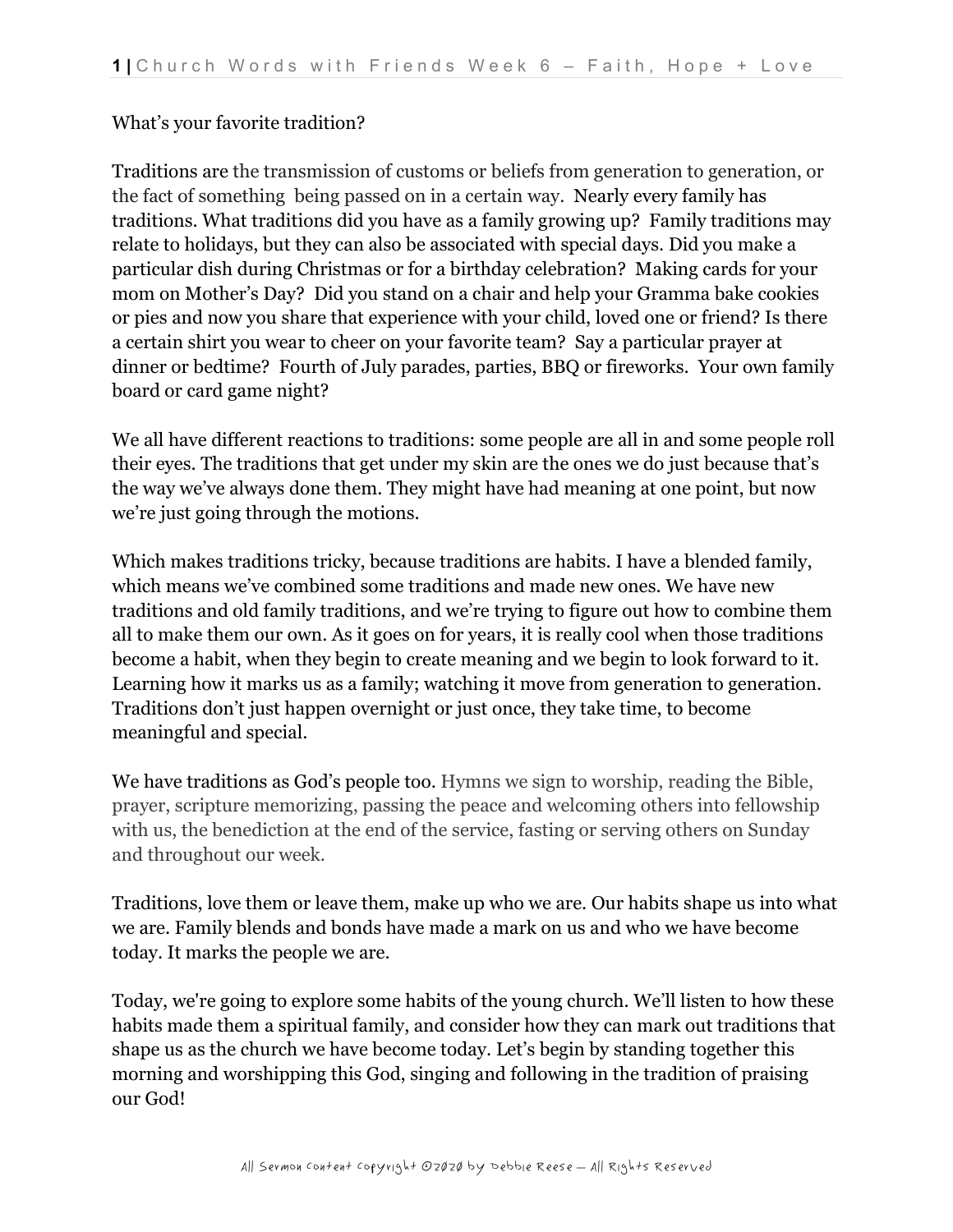#### **Message:**

This is the season of Epiphany, when we celebrate that the God who came to us at Christmas is not only for us, but for the whole world. This year, our Epiphany series is called "Church Words with Friends". We've been exploring some of those words Christians use that can be confusing. Words like "Gospel" that are unique to Christianity. Or words like "grace" or "blessed" that pretty much everyone uses, but no one is exactly sure what they're supposed to mean. Our goal is to understand our faith better so that we can be better conversation partners with our friends and neighbors outside the Church.

And since friends are so nice, we've been doing two words each week. By learning these 'church words' together, we'll uncover new dimensions to our faith.

We began with God & Trinity, and discovered that when we say God is Trinity, we're saying God is most essentially self-giving love. God created us to join in giving ourselves in love to each other. Next, we talked about Gospel and Incarnation and saw that what makes Jesus worthy of our worship, what proves he is a god worth following, is that he demonstrates his love by becoming one of us, giving up his divine privileges and sacrificing himself for us. After that came Wrath and Atonement, and we saw that the cross isn't about God taking a Xanax or punishing Jesus instead of us. Rather, it's about God loving us enough to save us from ourselves. The words Grace and Blessed illustrated that the life God saves us for is a life where we are present to God and to each other. And last week, we dove into the idea of salvation, saw that it's not a single point in the past, but an ongoing work that God invites us into.

We saw last week that Paul gave the Church at Philippi some challenging advice - to "work out our salvation". For Paul, embodying the virtues Jesus himself demonstrated was how we show the world who God is, how we live as citizens of God's kingdom.

Today, we're going to press deeper into that insistence Paul has that salvation present what we call sanctification - happens when we follow Jesus together. And we'll get help from our words for this week - three of them: Faith, Hope and Love. We call these the "Cardinal virtues" because, according to Paul, they are the most important. Remember last week when we had that whole big list of virtues? Look at what Paul says elsewhere and don't worry: this verse is going to sound really familiar: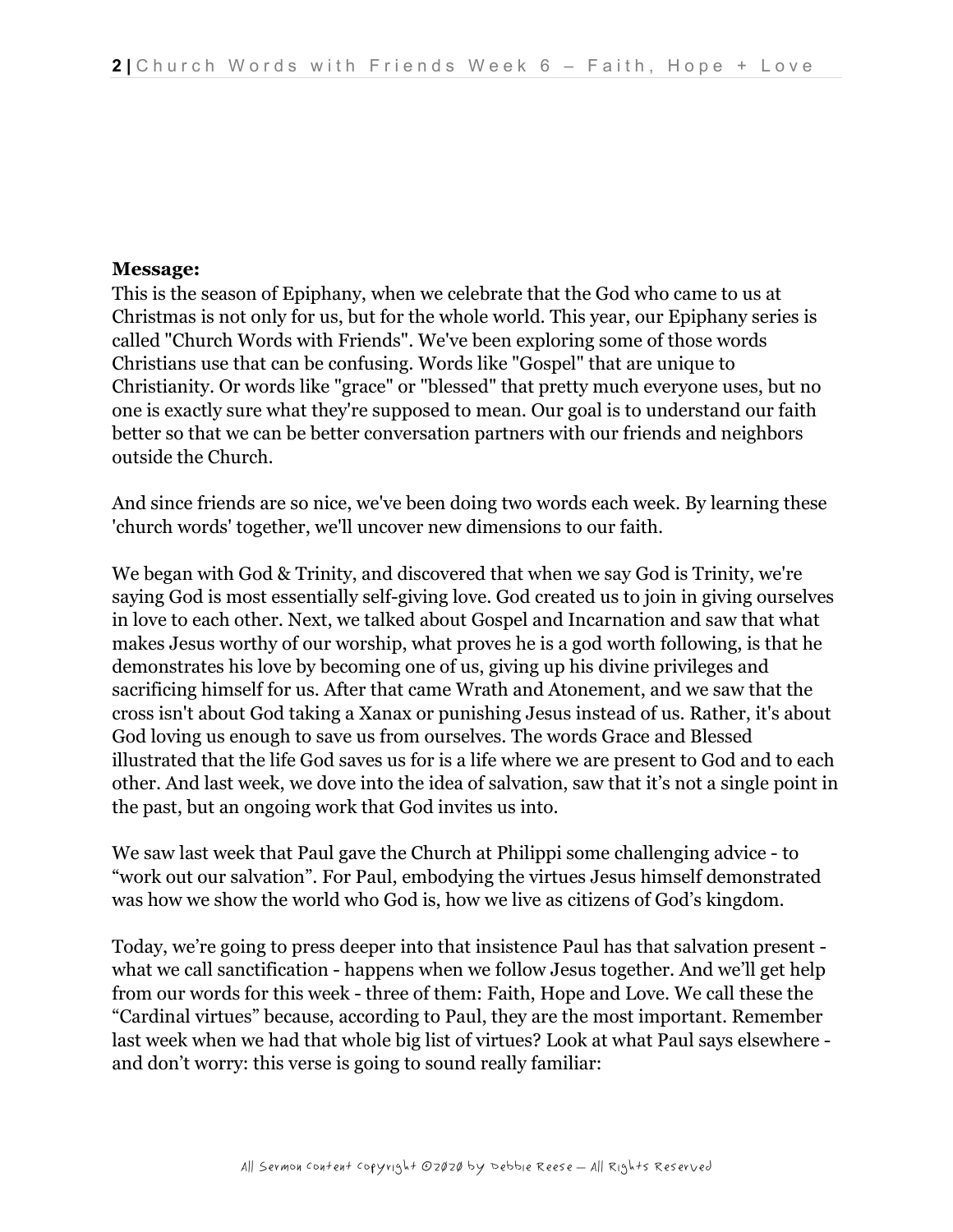# Three things will last forever—faith, hope, and love—and the greatest of these is love. -- 1 Corinthians 13:13

This is a super popular verse, you could have even finished it for me. And the greatest of ...

We find these words used around us all of the time. Social media feeds, tattoos, Enneagram lists, movies, key chains, commercials, tshirts, coffee cups, car stickers, the radio playlist alone every day has a song with love or George Micheal's song "You gotta have faith".

Love: it is so gross, so generic. Love is sentimental. Love conquers all. It is found on a store shelf made of paper or chocolate. We just came off a holiday just for love; I literally watched teenagers walk around with life sized teddy bears and balloons! I love, love. I really do. This word has just become so trite. It is a word thrown around by so many to show love for someone or a "something". I know your eyes are rolling and you are thinking in your seats of a Hallmark movie or a happy ending! Oh yes, and this mom is standing in front of us this morning talking about love and here she is in her LOVE shirt she bought, with her Caleb and Caleigh mug and hope necklace. I get it; that is how I felt too when the three words with Christian friends came up in our preaching team meeting. But I assure you this is not what I want to make you feel and hear today. Don't get me wrong my children and marriage are my greatest blessings and the ones I love more than anything in this world, but I do not want to just convey the cheesy romantic love today. I want to convey the forever, ultimate, never ending love that God gives us every day.

We sure do get excited about this type of mushy love, but they are at different spectrum or points in marriage or in your relationships. We did at one point have all of this mushy sweet tooth love, but we don't sit with these feelings during every day of special relationships.

It's not that Valentine's Day is bad. Celebrate your Galentines or AntiValtentines as much or as little as you want. Puppy love isn't bad. Life-sized teddy bears aren't bad. Cheesy, mushy romantic gestures aren't bad. Buy that card that says exactly what you wish you could say every day of the year to a loved one. If you've ever been in puppy love, you know it's a pretty fun space.

But it's not the *end* of the journey. In fact, it's barely the tip of the iceberg. It's at most the *beginning* of something… something way bigger, deeper, richer. If puppy love is the cheese, then real love is a full steak dinner.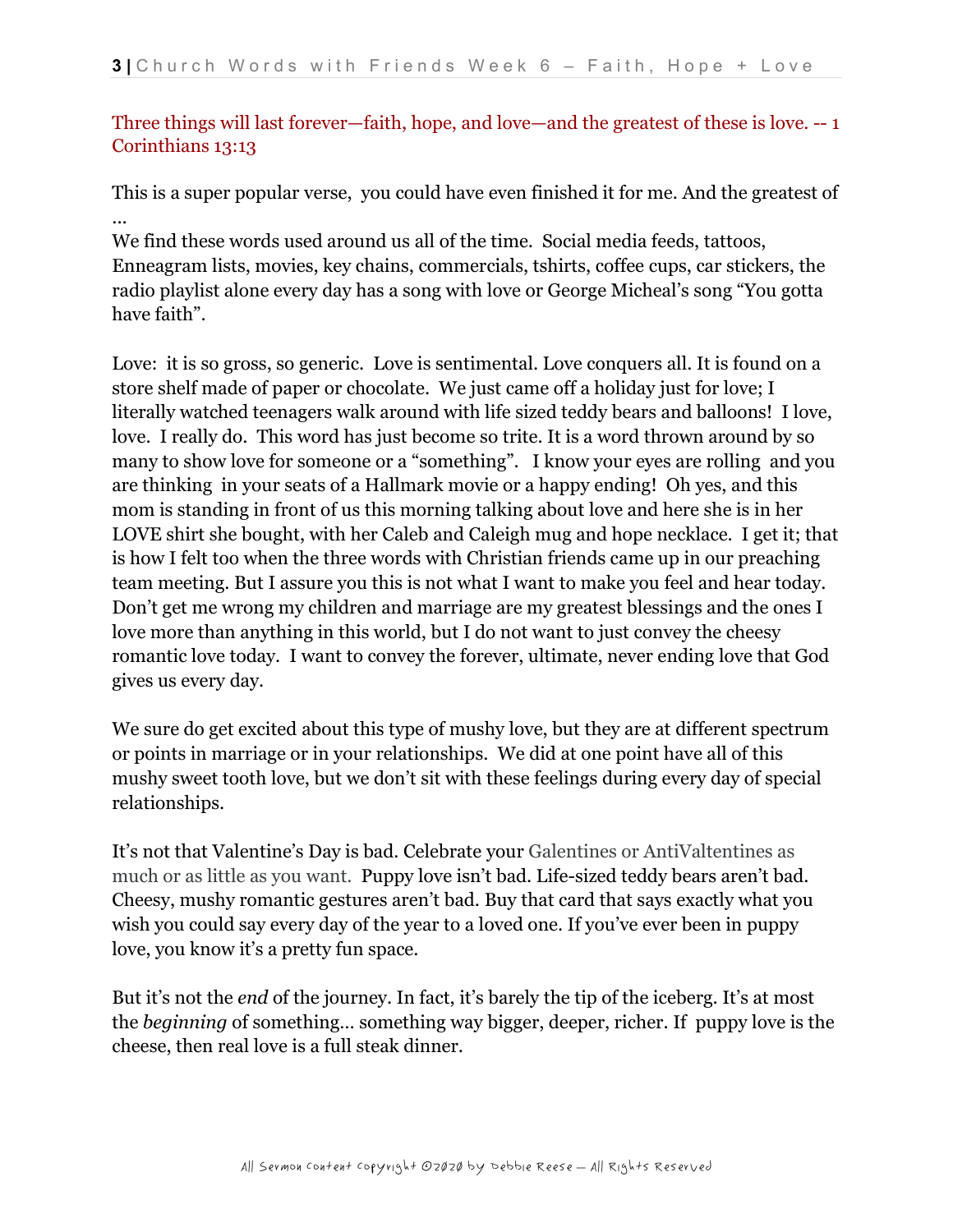These words are used so much they lose meaning, but Paul states how important these words are. So when Paul says, "Three things will last forever—faith, hope, and love—and the greatest of these is love," he's not talking about romantic love. We miss that… be honest: how many times have you heard this scripture read at a wedding for the bride and groom? For the two of them to acknowledge and pledge their life to one another? For some reason, when we hear the word 'love', we jump straight to 'romance'. Faith, hope and love? It's about weddings.

#### Except it's not.

[Scripture Slide] Turn to 1 Corinthians 13 with me. That's right… we're reading that whole cliche wedding CHAPTER today! Get your groans out now, because guess what? These verses aren't about weddings or marriage or any of that. In fact, Paul - the guy who wrote this - was single.

This scripture though was written by Paul to the Corinthians in his letters back and forth to the churches that were asking for his help. During this time the Corinthian Church was deeply divided; lots of things going on, some mild and some severe. The people of the church were having issues of class (poor and wealthy), issues with morality and issues of power. The Corinthian people were not getting along or living well with each other.

The Corinthians were arguing and pointing fingers at each other; here's what they do, here's what we do. They were measuring their faithfulness or spirituality against each other. The rich took advantage of the poor. They believed they couldn't worship with others that didn't believe politically like they did. Their morality was forced on others. They were putting on the best show, trying to be the most impressive, look the most spiritual part. But they were not not living and loving each other as they should have. They were separating themselves based on status, money, power over others.

By the time we get to chapter 13, Paul has been chastising the church for their divisions and in-fighting. In chapter 12, he introduced his famous "church is a body" metaphor, and he turns now to talk to everyone who thinks they're better than someone else because they have more money, because they're more spiritual, because they're a better preacher or prayer or any other reason. Here's what Paul says to that Church:

If I could speak all the languages of earth and of angels, but didn't love others, I would only be a noisy gong or a clanging cymbal. If I had the gift of prophecy, and if I understood all of God's secret plans and possessed all knowledge, and if I had such faith that I could move mountains, but didn't love others, I would be nothing. If I gave everything I have to the poor and even sacrificed my body, I could boast about it; but if I didn't love others, I would have gained nothing.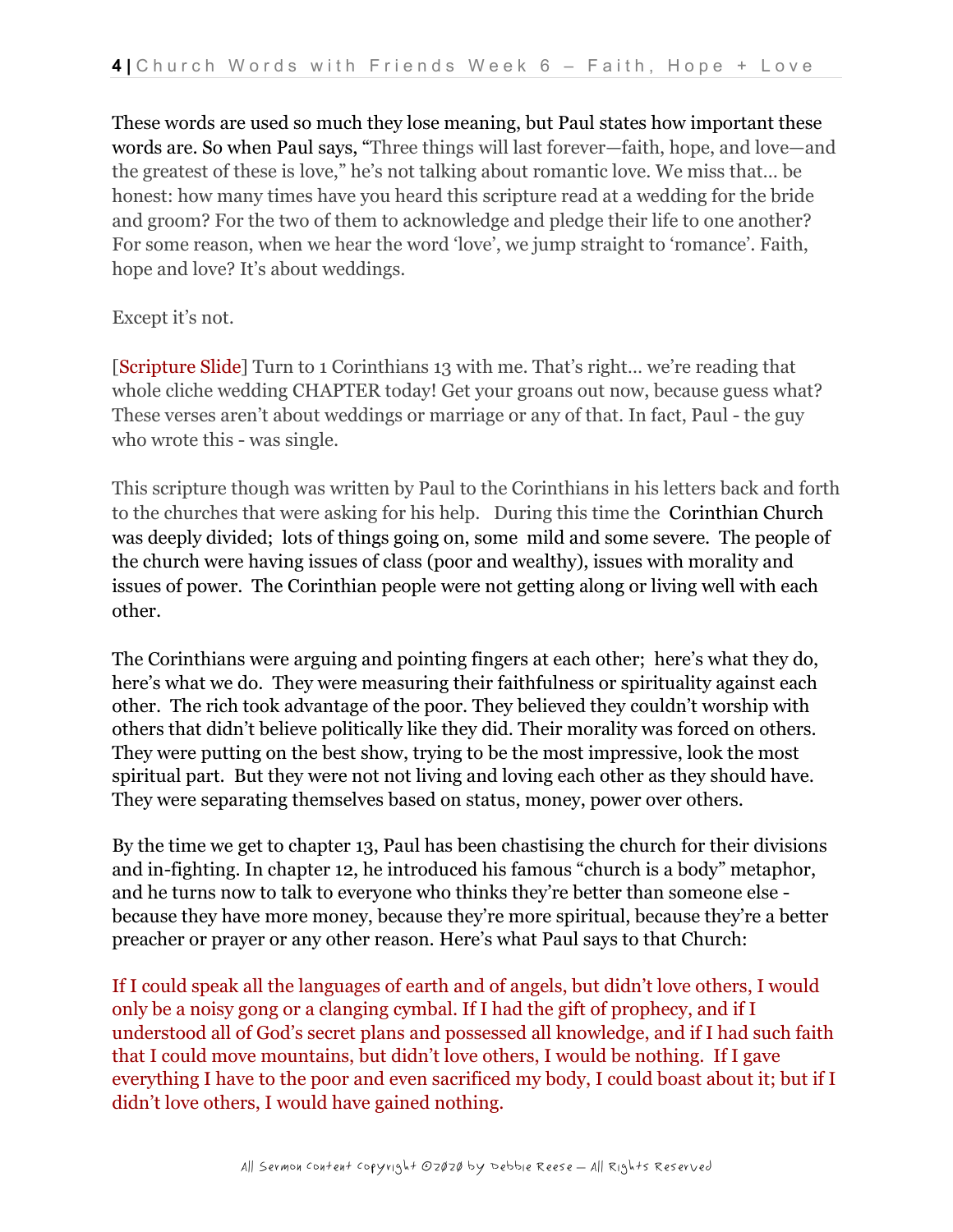Love is patient and kind. Love is not jealous or boastful or proud or rude. It does not demand its own way. It is not irritable, and it keeps no record of being wronged. It does not rejoice about injustice but rejoices whenever the truth wins out. Love never gives up, never loses faith, is always hopeful, and endures through every circumstance.

Prophecy and speaking in unknown languages and special knowledge will become useless. But love will last forever!

...Three things will last forever—faith, hope, and love—and the greatest of these is love. - - 1 Corinthians 13:1-8, 13

For Paul it all comes down to-they are dealing with what is not the issue or what is important, it is fighting with each other and the most spiritual and ignoring others for the greater of themselves. Paul thought others were not focusing on the test of time. They were not focusing on what was eternal, what would last. You aren't focusing on faith, hope and love-the things that will last, your character, how you have been faithful, hopeful and loving and what you are leaving the earth with.

We look at these three words and they feel generic: faith, hope and love. But for Paul, these words have very specific meanings for a person following Jesus. Faith is commitment and trust. We measure it by our spiritual growth. Hope is a promise and looks like the future. Love is unconditional and can be measured and seen, cherished, shown, given back and exchanged.

Paul explained how important love is in a person's life. He said that even though someone has many gifts, without love they are somewhat useless. You can have marvelous gifts used to help people and bring joy to those who need it, but without love, your works will be useless. Like in the business world, results are the most important, and it doesn't matter if you are kind to others as long as you get the numbers. Paul says, Not so in the church. Wealth, success, fame, power - these will all pass away. What remains eternally is our character. Our faithfulness, our hope and our love.

These three words don't necessarily come naturally to us. Like we talked about last week, these are virtues. God will give them to us as we work at them. We roll our eyes when we hear this scripture at a wedding because we know that love is work and not just about "romance".

Have you seen any of those "30 days"challenges? There are so many; 30 days to lose weight, 30 days to make a habit, 30 days to reading the Bible, 30 days of loving your child or your spouse. The one that sticks out to me is 30 days loving your spouse and there is a book based on this (the Love Dare). You know why they're all 30-days? Because that's how long it takes to form a habit.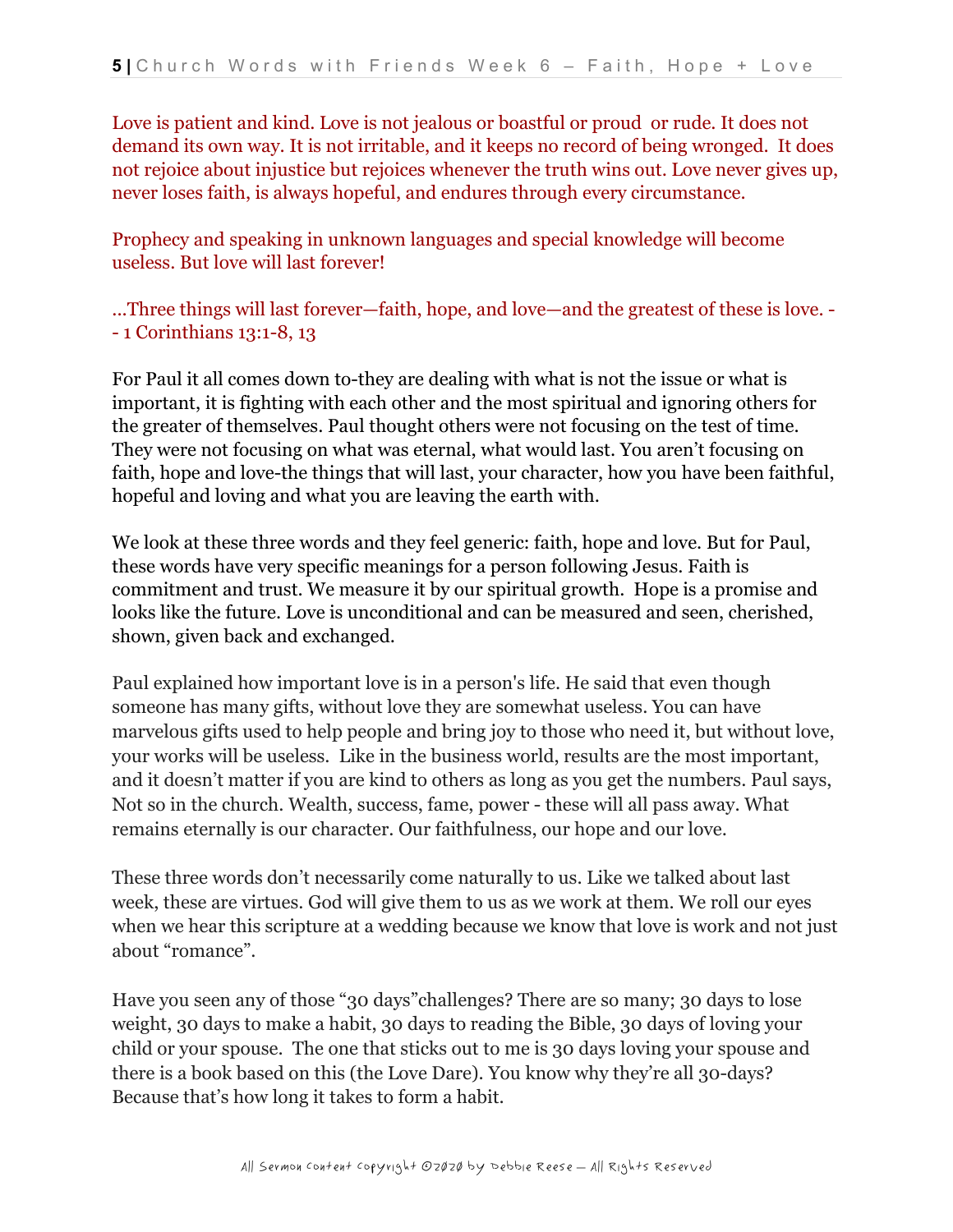It might sound silly, but once you make these acts a habit they are habits that become a self-feeding cycle that doesn't stop. Paul is challenging the Corinthians to make these virtues into habits. And just like we saw last week, we're not trying to form these eternal habits alone. God is helping us all along the way. He is making this hope you have in changing true.

When we are not in this, but once they start to become habits they become self feeding, natural. Just like any new habit we try to start it feels unnatural: gym, healthy eating, reading scriptures, being positive, (Fruit of the Spirit) generous, being a peacemaker, being patient.

And the most important? According to Paul, we need to hang out on faith, hope and love-everything grows out of these three. They are the root: faith, hope and love.

You create your own pathways to get there. Teaching character is my main job as a teacher. It is not rocket science that after 20 years of loving teenagers is hard, but I have made decisions as I have gone down this path that have shaped me to love these kids easier everyday. It has become a habit to discipline them, teach them, guide them and it has been my faith, hope and love that have gotten me to where I am. I don't want to be the cheesy mom that I am, but I am that person. I love my students like they are my own, I am hard on them, I smother them but I know I have faith in them when they don't, I hope for their future and I love them as they come!

I have had to change things as I have walked down a path and had to stop and take the Y in the road. But in the end the road goes where God has led me and He is always faithful.

Let me give you an example, I do this thing at the beginning of the school year that every kid hates: what's your favorite color, what type of music do you like, who do you live with, what is your favorite food, a childhood memory, who was your favorite teacher and why? It seems that it is literally busy work as I check attendance, pick up forms, all of those paperwork items.

But it is half way through the school year and since I have built trust they come to me not for homework help or tutoring. They come to me with problems, needing advice or just an ear to listen. The foundation of a teacher's classroom is built on trust and the relationship you form daily.

Kids don't associate this trust they have in me with that stupid worksheet they had to do at the beginning of the year. But I have them fill out that worksheet as a way to begin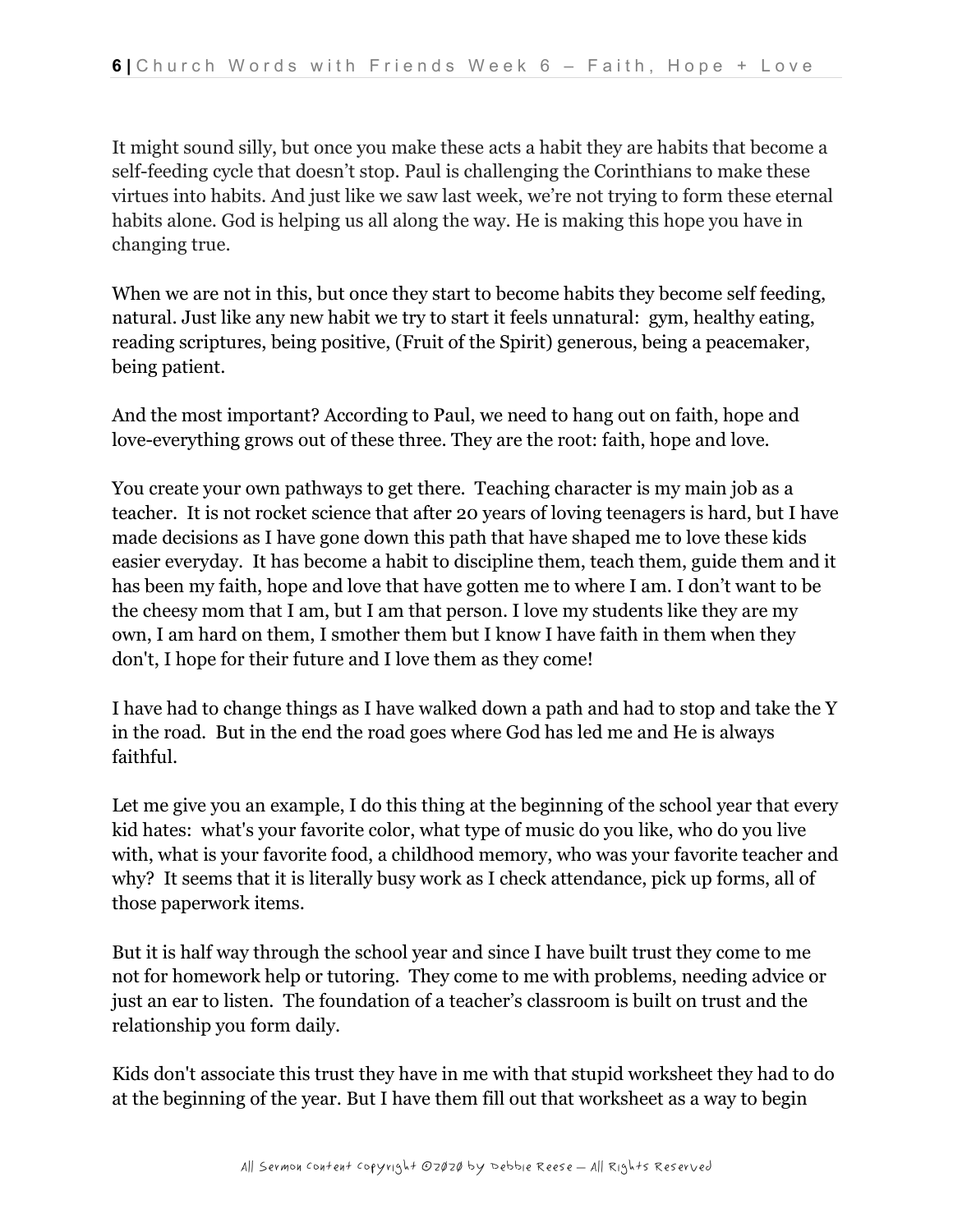that relationship. It's a habit I have that paves the way for a deep relationship, one that exhibits faith, hope and love in them.

What does it look like? What forms when we are doing these things, these habits, these practices that will point us in the right direction or the wrong direction? Our generic or sentimental love can take over. Church is just a Sunday thing. It does not affect our work relationships, parenting, marriage, friendships. It is just something that we do. We are pessimistic about our future; the job or promotion we didn't get, the 2020 elections, relationships that sucked life out of us, a civil war happening, your teenage "love" feelings.

When we have not made a habit of faith, hope and love, these feelings of uncertainty and pessimism take over. But once they start to become habits they become self feeding, natural . Just like any new habit we try to start it feels unnatural: gym, checking on friends, being present in our conversations and time with others, healthy eating, reading scriptures, being positive, (Fruit of the Spirit) generous, hurrying home to spend time with those you care for, being a peacemaker, being patient, caring for our spouse or loved one, small things to make others smile, putting your phone down, walking in the sunshine, checking on your neighbor, giving your gifts to those in need.

But remember: habits take time to form. So pay attention to the little things. Love is the simple things! The everyday, the small acts and gestures. It doesn't have to be grand dramatic acts or The Notebook run in your arms kind of love. It is the same acts of kindness to all of those around you that matter. The smile to the mom having a hard time with her kiddos at the checkout aisle when they want candy, the sweet couple you see sharing a meal together, holding the door open as you walk into a building, helping the person stranded on the side of the road with a flat tire (that might be a big gesture but my husband always stops to help and that makes my heart swell with joy as I watch my husband help others and my son is witnessing the actions of kindness his father is given and he will do this as an adult and pass it on to his children) it is the helping a neighbor when they are sick with a meal or a coworker when they are running late to a meeting.

God is working with us, helping us to learn these virtues, to develop character that lasts for eternity. Small acts become habits that form eternal character. It is the small everyday love that shows Jesus' love for all.We can walk away from things, we can wake up each morning knowing we can take on the day with God's love leading us and covering us.

We can be a people of faith, hope and love. And the greatest is love.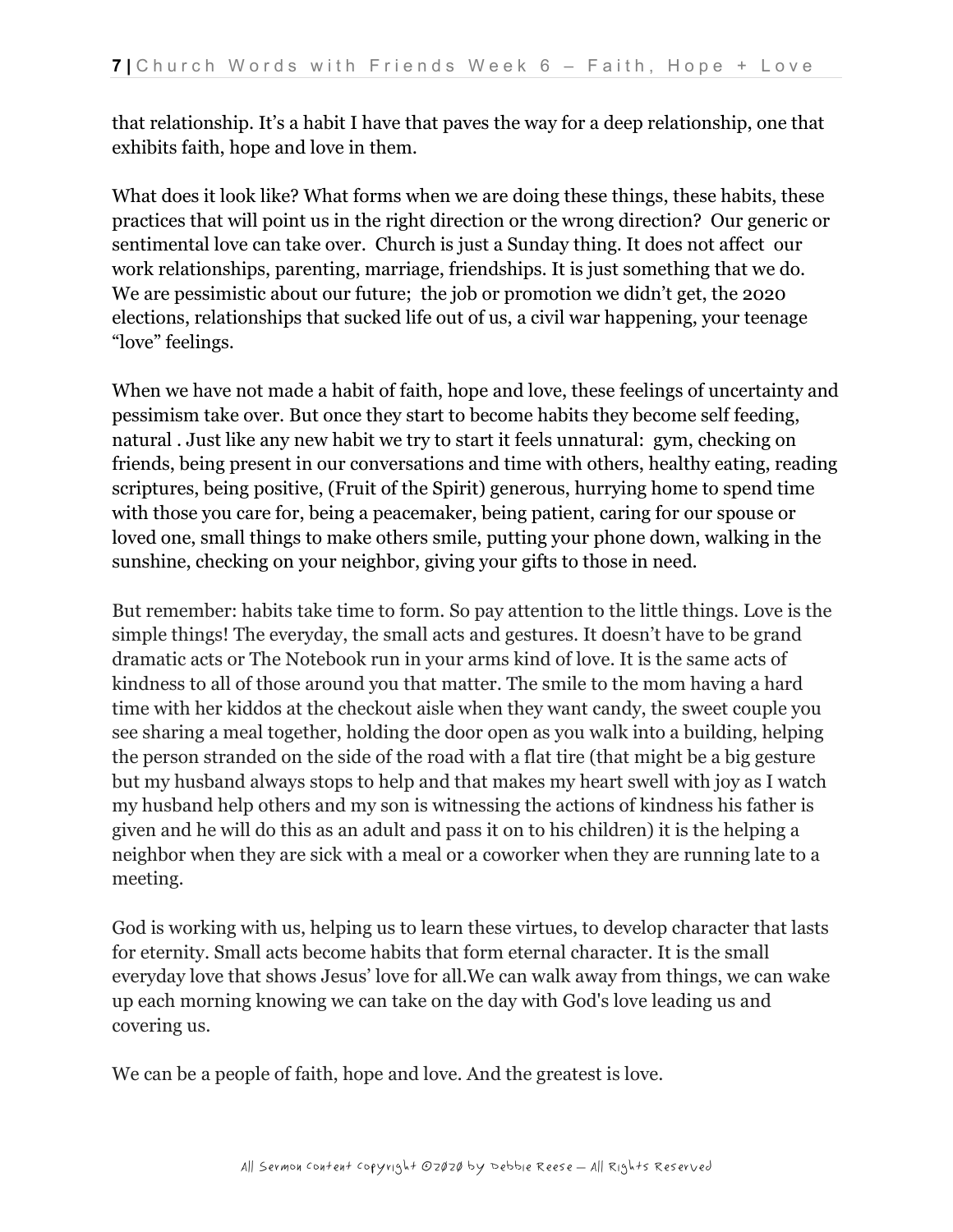# **Communion/Prayer of Examen:**

[Communion Slide] We come to the communion table to receive not just wafers and grape juice, but a tangible symbol of God's love for us. This meal invites us to share a table with Jesus and his disciples - the same meal they shared the night before he was killed.

At that meal, Jesus faced down his coming crucifixion with great faith. He could have fled into the darkness, but he remained faithful to God and to us. He could have succumbed to despair. But despite the unimaginable hardship, he remained hopeful that God, not death, would have the final word. And he could have chosen to be selfish, to take care of himself, to ignore all the disciples who would soon abandon him. Instead, he chose the path of self-giving love, remaing faithful and hope-filled to the very end.

So we come to this table to receive Jesus' faith, hope and love. We receive the grace we need to make these virtues our own, to walk in the tradition of Jesus himself. You don't have to be a member of Catalyst to receive communion with us. If you're willing to receive faith, hope and love from Jesus, then you're welcome to join us.

Before we come to the table, I'm going to lead us in a prayer of examen. I'm going to ask you some questions and give you space to pray over your answers with God. Then I'll pray for all of us together, and as you're ready, you're welcome to receive communion with us.

Here's the first question:

- 1. How has God shown me faithfulness in the last week?
- 2. What does it look like for me to hope this week?
- 3. How can I demonstrate self-giving love this week?

Let's pray together: God,

You have gathered us this morning that we might know what it means to be part of your eternal family. You are the one who is always faithful, no matter how faithful we are. Teach us to be faithful as you are faithful.